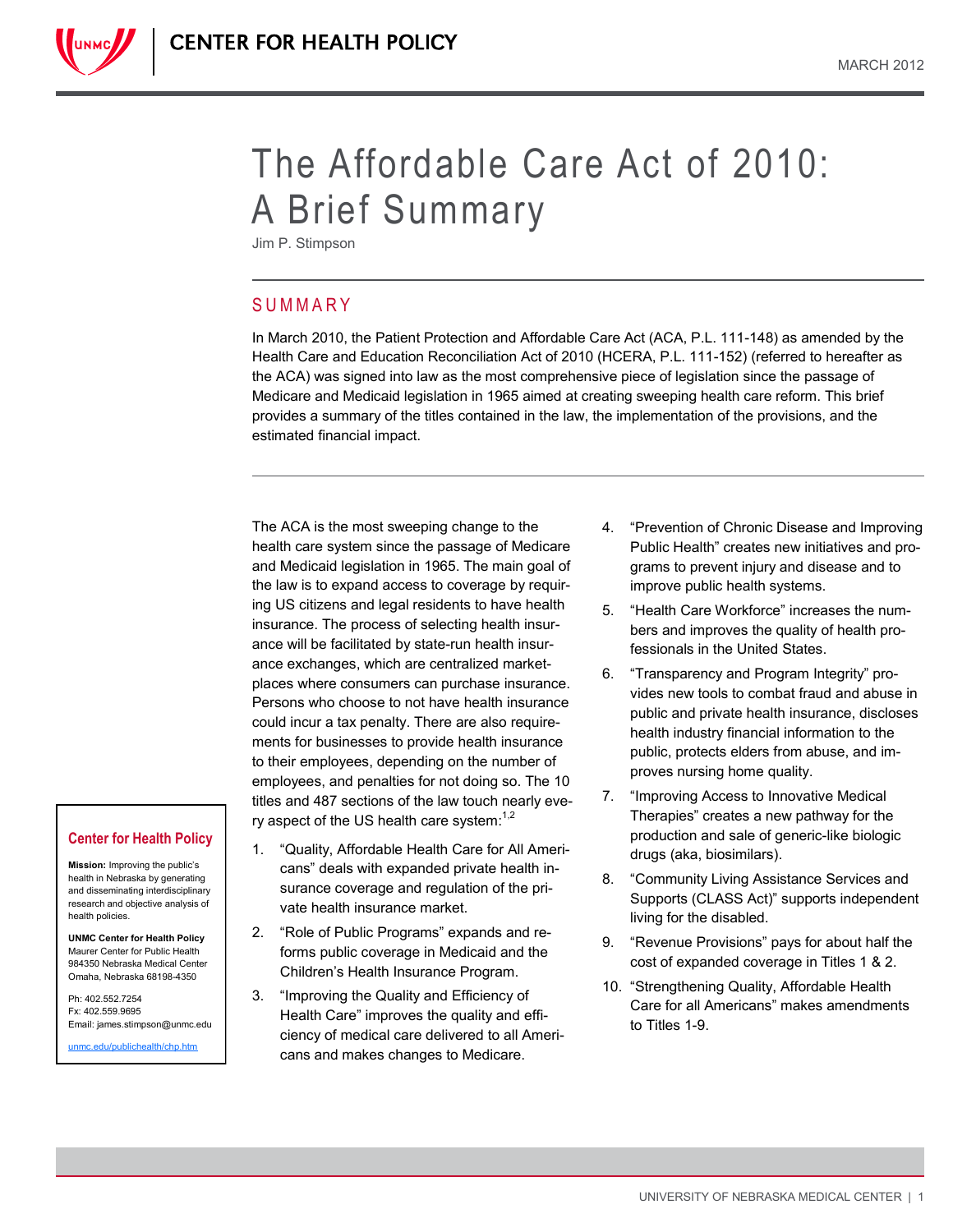There are 92 specific provisions in the law, which will be implemented through 2018. Since the passage of the law in 2010, 55 provisions have gone into effect. The Kaiser Family Foundation has an interactive tool to track the implementation of the law over time.<sup>3</sup> The US Department of Health and Human Services, which is in charge of implementing the law, reported that Title 8 of the law, usually referred to as the CLASS Act, will not be implemented because analyses concluded that the title is not financially self-sustaining.

So far, implementation of the health reform law has produced several benefits for Americans, including the following:

- A Patient's Bill of Rights protects consumers by prohibiting insurers from denying coverage to children with pre-existing conditions and from making lifetime dollar limits on coverage.
- New tools crack down on unreasonable health insurance premium increases and ensure that at least 80% of premium dollars are spent on quality care, not administrative costs.
- Young adults up to age 26 can be covered through a parent's private health insurance plan.
- Research dollars, which are being managed primarily by the Center for Medicare and Medicaid Innovation and the Patient-Centered Outcomes Research Institute, have been allo-

cated to test innovative ways to deliver quality, patient-centered care.

- Providers can organize accountable care organizations that voluntarily meet quality thresholds to share in the cost savings they achieve for the Medicare program.
- Teaching Health Centers are established that provide payments for primary care residency programs in community-based ambulatory care centers.
- Collection and reporting of data on race, ethnicity, sex, primary language, disability status, and for underserved rural and frontier populations has been enhanced.
- Private individual and group health plans must provide a uniform summary of benefits and coverage to help consumers compare and understand health insurance coverage options.
- The Medicare Independent Advisory Board will submit recommendations to reduce the per capita rate of growth in Medicare spending if spending exceeds targeted growth rates.

The ACA is expected to provide new coverage to more than 32 million people. The following table summarizes the estimated financial impact of the ACA through 2019 (calculations were performed by the Congressional Budget Office [Titles 1-8] and the Joint Taxation Committee [Title 9]).

| <b>ACA Titles</b>                   | <b>Expenses (billions)</b> | <b>Revenues/Savings (billions)</b> |
|-------------------------------------|----------------------------|------------------------------------|
| 1. Private Coverage                 | 509                        | 81                                 |
| 2. Public Coverage                  | 459                        | 53                                 |
| 3. Medicare                         | 54                         | 450                                |
| 4. Prevention                       | 18                         | 1                                  |
| 5. Workforce                        | 18                         |                                    |
| 6. Transparency                     | 3                          | 7                                  |
| 7. Innovative Therapies             |                            | 7                                  |
| 8. CLASS                            |                            | 70                                 |
| 9. Revenues                         |                            | 438                                |
| Interactions & Indirect tax effects |                            | 78                                 |
| <b>TOTAL</b>                        | 1061                       | 1185                               |